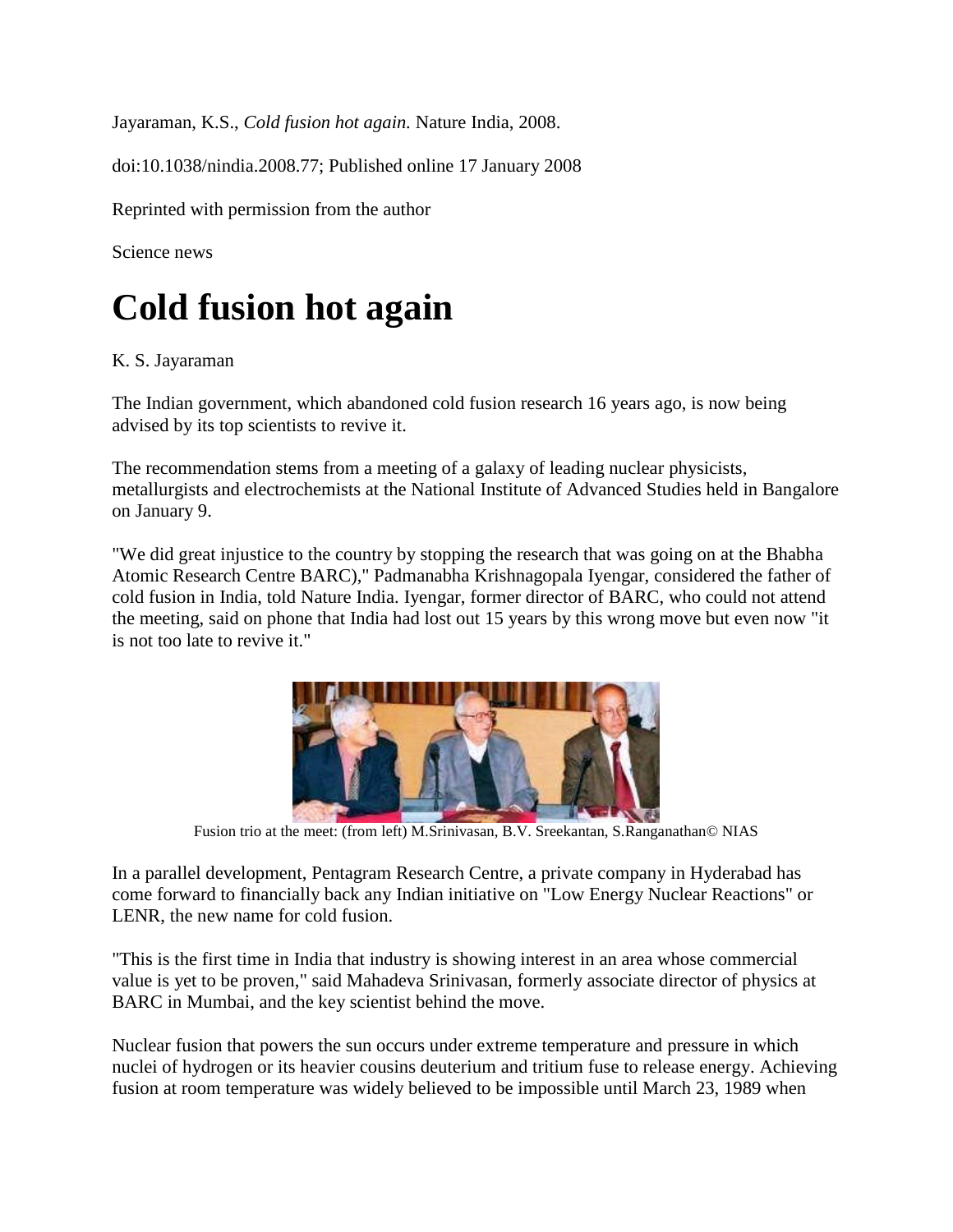Martin Fleischmann and Stanley Pons at the University of Utah in the United States startled the world with their tabletop experiment.

They connected a battery to a pair of palladium electrodes immersed in a jar of water containing deuterium and showed their electrolytic cell produced heat energy in excess of what was consumed. They claimed that origin of the energy was nuclear and that deuterium nuclei were being packed into the palladium's molecular lattice in such a way for fusion to take place.

Later it became apparent from other groups and pioneering experiments by Srinivasan and Iyengar at BARC in early 1990s that the reaction produced tritium as well as helium indicating that cold fusion was real. However further work at BARC was stopped in the light of lack of consensus among mainstream physicists globally and denunciation of cold fusion by the US government.

"The long neglect of this area (of research) by India must end now," Malur Ramaswamy Srinivasan, former secretary to the Department of Atomic Energy (DAE), told the meeting "to take stock of the status of the field with an open mind."

"Over the years there is greater understanding (about LENR) and we have people who can take the research forward," he said. "It is an interesting field with potential benefits and the DAE should set apart money for restarting the work."

"The fact that cold fusion has not been disproved 19 years after its discovery and that 200 scientists in 13 nations are working on it is sufficient reason for India to get into action again," Valangiman Ramamurthy, a nuclear physicist and former science secretary to the government told Nature India .

Krishna Raghavendra Rao, a nuclear physicist and associate editor of Current Science , asked, "If India can spend millions on the international "hot" fusion project ITER, why not a few thousands for cold fusion?"

With big names in Indian science pushing for it, laboratories like the Central Electrochemical Research Institute in Karaikudi that aborted their cold fusion work in the 1990s are hoping to pull it out of the deep freeze.

Srinivasan said the Indian Institute of Technology in Chennai has agreed to initiate research in LENR as have BARC and Indira Gandhi Centre for Atomic Research near Chennai. He said much of the credit for reviving cold fusion work in India should go to Michael McKubre, director of energy research centre at SRI International in California, a pioneer in cold fusion research and a participant at the Bangalore meeting.

According to McKubre, so far around 2000 papers on cold fusion have been published including in 55 peer reviewed journals and 13 international conferences have been held on the subject. Studies have confirmed excess energy production as much as 50 times the input, he said, adding that an experiment in his lab continuously generated energy for over three weeks.